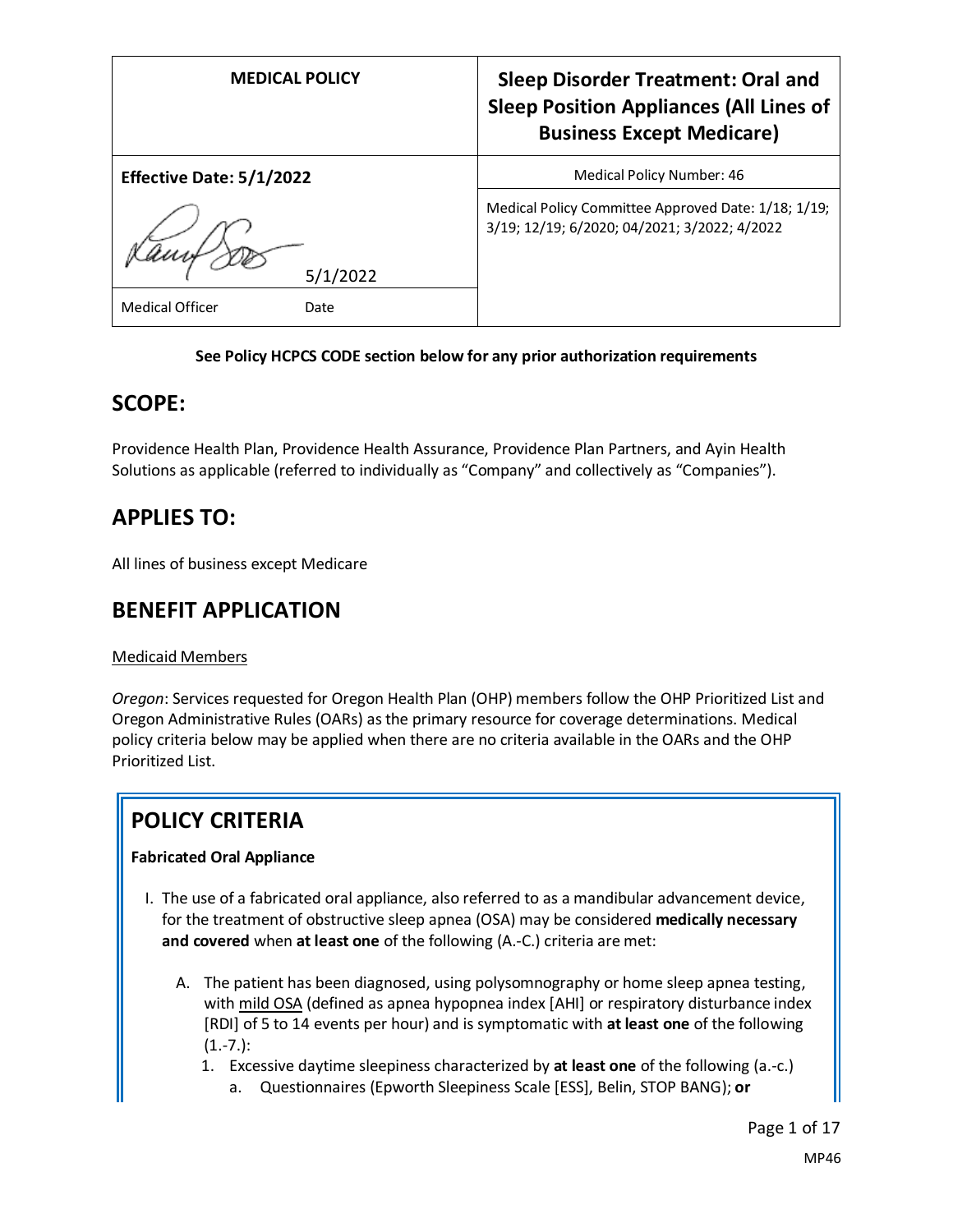- b. Sleepiness that interferes with activities of daily living (ADLs) and is not explained by other conditions; **or**
- c. Inappropriate daytime napping; **and/or**
- 2. Impaired cognition; **or**
- 3. Mood disorders; **or**
- 4. Insomnia; **or**
- 5. Documented hypertension; **or**
- 6. Ischemic heart disease; **or**
- 7. History of stroke; **or**

**Note:** Positive airway pressure (PAP) therapy would be considered a duplicative service and not covered in mild OSA if member chose oral appliance therapy.

- B. The patient has been diagnosed, using polysomnography or home sleep apnea testing, with moderate OSA (defined as AHI or RDI of 15 to 30 events per hour) and meets **at least one** of the following (1.-2.) criteria:
	- 1. The patient meets **both** of the following criteria (a.-b.):
		- a. The patient has undergone a 2-month active trial of a positive airway pressure (PAP) device, including mask readjustment and pressure changes, but is still unable to tolerate PAP; **and**
		- b. A consult with a sleep specialist to ensure the PAP trial was adequate and all treatment options were discussed; **or**
	- 2. The use of a PAP device is contraindicated.
- C. The patient has been diagnosed, using polysomnography or home sleep apnea testing, with severe OSA (defined as AHI or RDI greater than 30 events per hour) and meets **at least one** of the following (1.-2.) criteria:
	- 1. The patient meets **both** of the following criteria (a.-b.):
		- a. The patient has undergone a 2-month active trial of a positive airway pressure (PAP) device, including mask readjustment and pressure changes, but is still unable to tolerate PAP; **and**
		- b. A consult with a sleep specialist to ensure the PAP trial was adequate and all treatment options were discussed; **or**
	- 2. The use of a PAP device is contraindicated.
- II. The use of a fabricated oral appliance, also referred to as a mandibular advancement device, for the treatment of obstructive sleep apnea (OSA) is considered **not medically necessary and is not covered** when criterion I. above is not met.

#### **Replacement of Fabricated Oral Appliance**

**Note:** To receive a replacement device, the patient must receive a prescription from the doctor/dentist who initially made (synthesized) the oral appliance.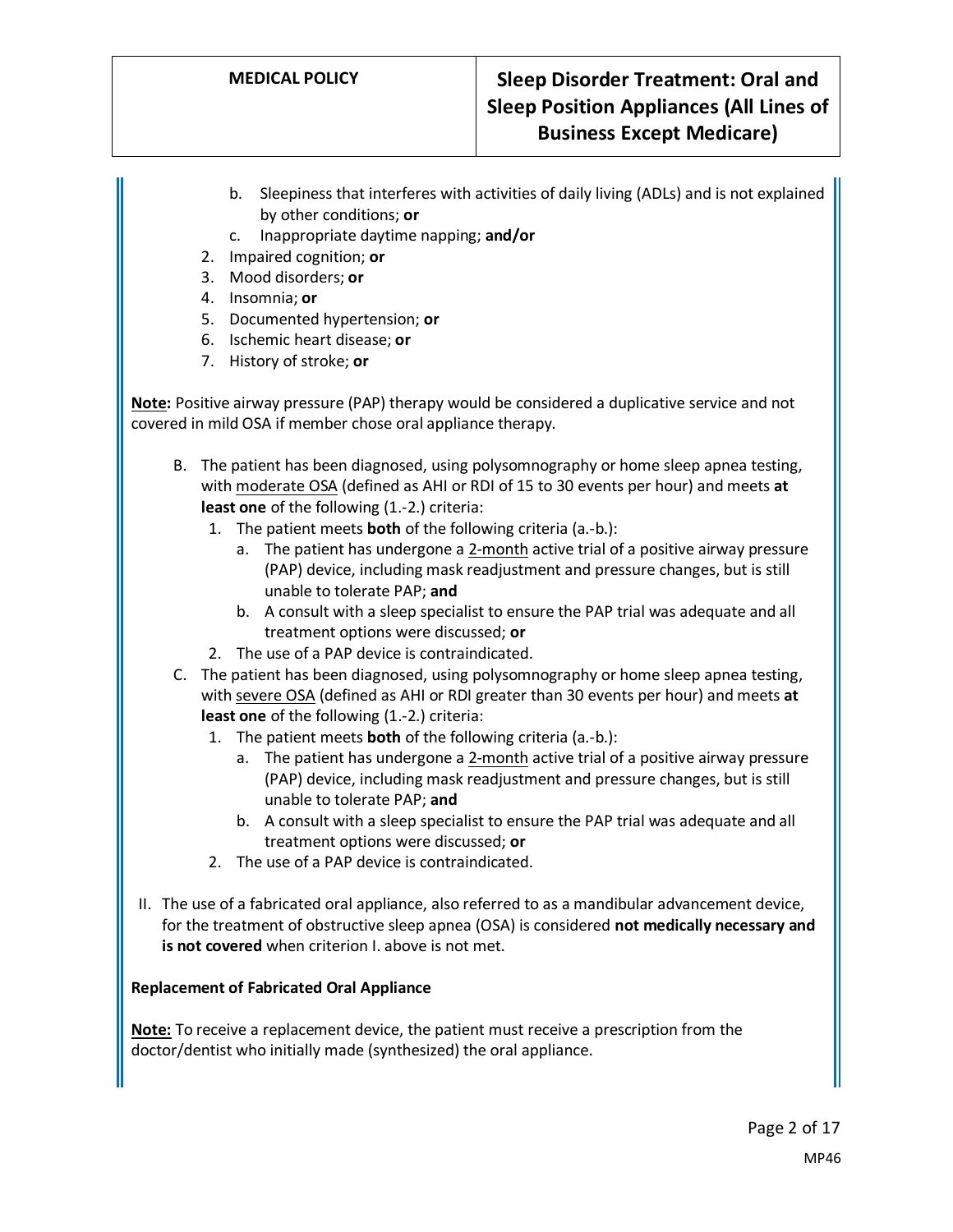- III. Replacement of a fabricated oral appliance may be considered **medically necessary and covered** when it has reached the end of its five-year reasonable use lifetime (RUL) or when wear and tear renders the item non-functioning and non-repairable.
- IV. Replacement of a fabricated oral appliance is considered **not medically necessary and is not covered** when criterion III. above is not met.

#### **Dual PAP with Oral Appliance Therapy**

V. Dual PAP with oral appliance therapy is considered **not medically necessary and not covered**, including but not limited to, as a convenience item (e.g. travel).

#### **Other Appliances**

- VI. The use of other appliances for the treatment of obstructive sleep apnea (OSA) or any other sleep disorders are considered **investigational and are not covered,** including but not limited to the following:
	- A. Prefabricated oral appliances
	- B. Bite deprogrammer (CPT 21085) (e.g., AM Align, Morning Repositioner)
	- C. Sleep position trainer (e.g., NightBalance)
	- D. ExciteOSA

Link to **Policy Summary** 

# **CPT/HCPCS CODES**

| <b>All Lines of Business Except Medicare</b> |                                                                                                                                                        |
|----------------------------------------------|--------------------------------------------------------------------------------------------------------------------------------------------------------|
|                                              | <b>Prior Authorization Required</b>                                                                                                                    |
| 21085                                        | Impression and custom preparation; oral surgical splint                                                                                                |
| E0486                                        | Oral device/appliance used to reduce upper airway collapsibility, adjustable or non-<br>adjustable, custom fabricated, includes fitting and adjustment |
| <b>Not Covered</b>                           |                                                                                                                                                        |
| E0485                                        | Oral device/appliance used to reduce upper airway collapsibility, adjustable or non-                                                                   |
|                                              | adjustable, prefabricated, includes fitting and adjustment                                                                                             |
| K1001                                        | Electronic positional obstructive sleep apnea treatment, with sensor, includes all                                                                     |
|                                              | components and accessories, any type                                                                                                                   |
| K1027                                        | Oral device/appliance used to reduce upper airway collapsibility, without fixed                                                                        |
|                                              | mechanical hinge, custom fabricated, includes fitting and adjustment                                                                                   |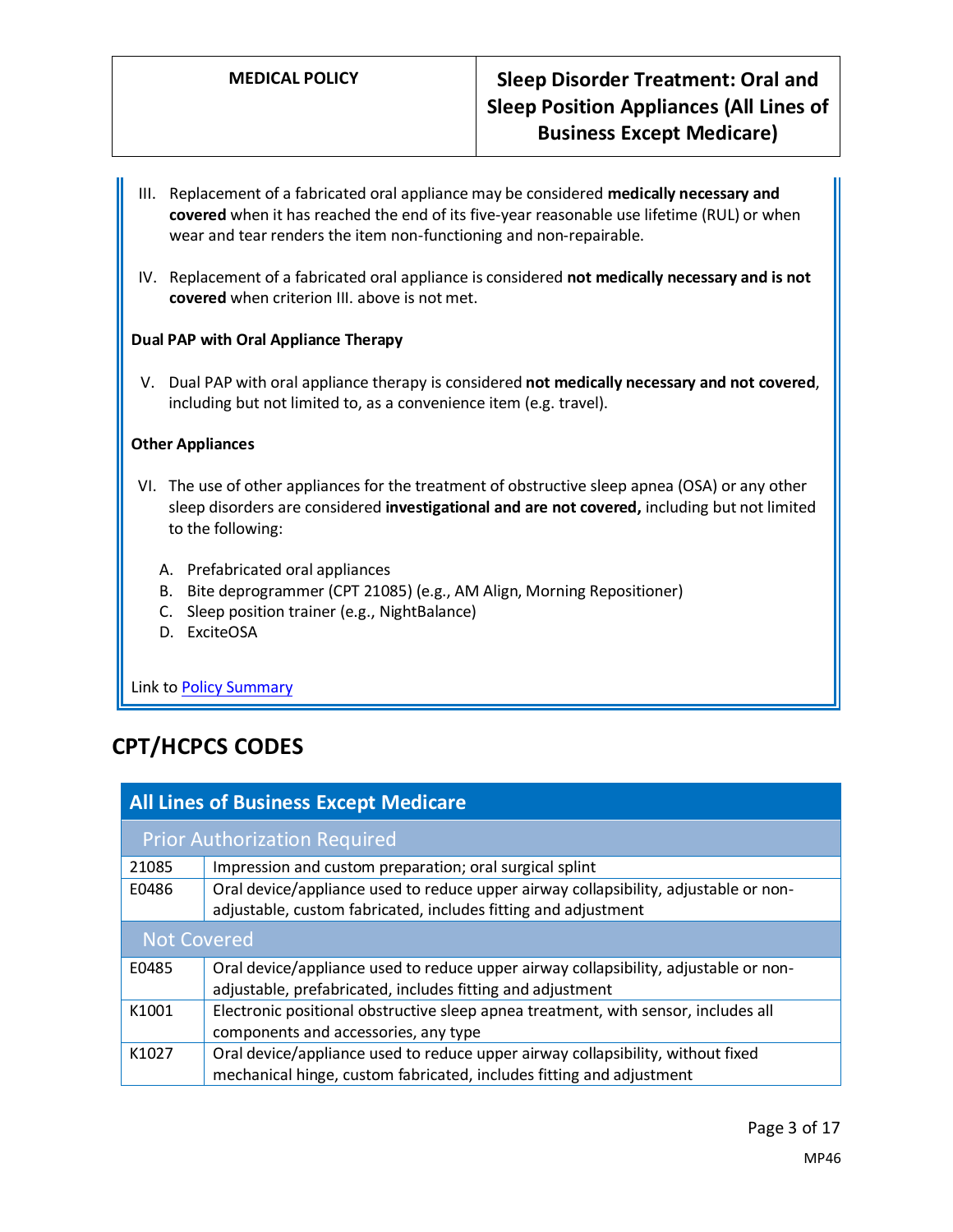| K1028                                                                                         | Power source and control electronics unit for oral device/appliance for neuromuscular<br>electrical stimulation of the tongue muscle for the reduction of snoring and obstructive<br>sleep apnea, controlled by phone application |
|-----------------------------------------------------------------------------------------------|-----------------------------------------------------------------------------------------------------------------------------------------------------------------------------------------------------------------------------------|
| K1029                                                                                         | Oral device/appliance for neuromuscular electrical stimulation of the tongue muscle,<br>used in conjunction with the power source and control electronics unit, controlled by<br>phone application, 90-day supply                 |
| <b>Unlisted Codes</b>                                                                         |                                                                                                                                                                                                                                   |
| All unlisted codes will be reviewed for medical necessity, correct coding, and pricing at the |                                                                                                                                                                                                                                   |
| claim level. If an unlisted code is billed related to services addressed in this policy then  |                                                                                                                                                                                                                                   |
| prior-authorization is required.                                                              |                                                                                                                                                                                                                                   |
| E1399                                                                                         | Durable medical equipment, miscellaneous                                                                                                                                                                                          |

# **DEFINITIONS**

- Apnea: the cessation of airflow for at least 10 seconds
- Hypopnea: abnormally slow or shallow breathing resulting in reduced airflow
- Apnea-hypopnea index (AHI): the number of apnea and hypopnea events per hour of sleep; used to indicate the severity of sleep apnea
- Respiratory disturbance index (RDI): the number of apnea and hypopnea events per hour of sleep plus the number of respiratory-effort related arousals (RERAs) per hour of sleep
- Respiratory-effort related arousals (RERAs): an abnormal breathing event which does not meet the criteria for an apnea of hypopnea, but is an arousal of sleep associated with a respiratory event noted during a sleep study
- Mild sleep apnea: AHI or RDI score of 5 to 14 and is typically associated with involuntary daytime sleepiness during activities that require little attention such as reading or watching television.
- Moderate sleep apnea: AHI or RDI score of 15 to 30 associated with involuntary sleepiness during activities that require moderate attention such as meetings or presentations.
- Severe sleep apnea: AHI or RDI score of greater than 30 and is typified by daytime sleepiness during activities that require active attention such as driving or talking. The score may exceed 100 in patients with very severe OSA.
- Epworth Sleepiness Scale (ESS): a self-administered questionnaire that asks respondents to rate their usual chances of dozing off or falling asleep while engaged in different activities
- Excessive daytime sleepiness: a score of > 10 on the ESS

## **DESCRIPTION**

#### **Obstructive Sleep Apnea (OSA)**

OSA is a breathing disorder that results in either a decrease or complete cessation of airflow during sleep. Airflow obstruction arises when the muscles in the back of the throat fail to keep the airway open. These muscles support the soft palate, uvula, tonsils, and tongue. When the muscles relax too much, the airway narrows or closes during inhalation. Patients with OSA experience apneas (breathing cessation)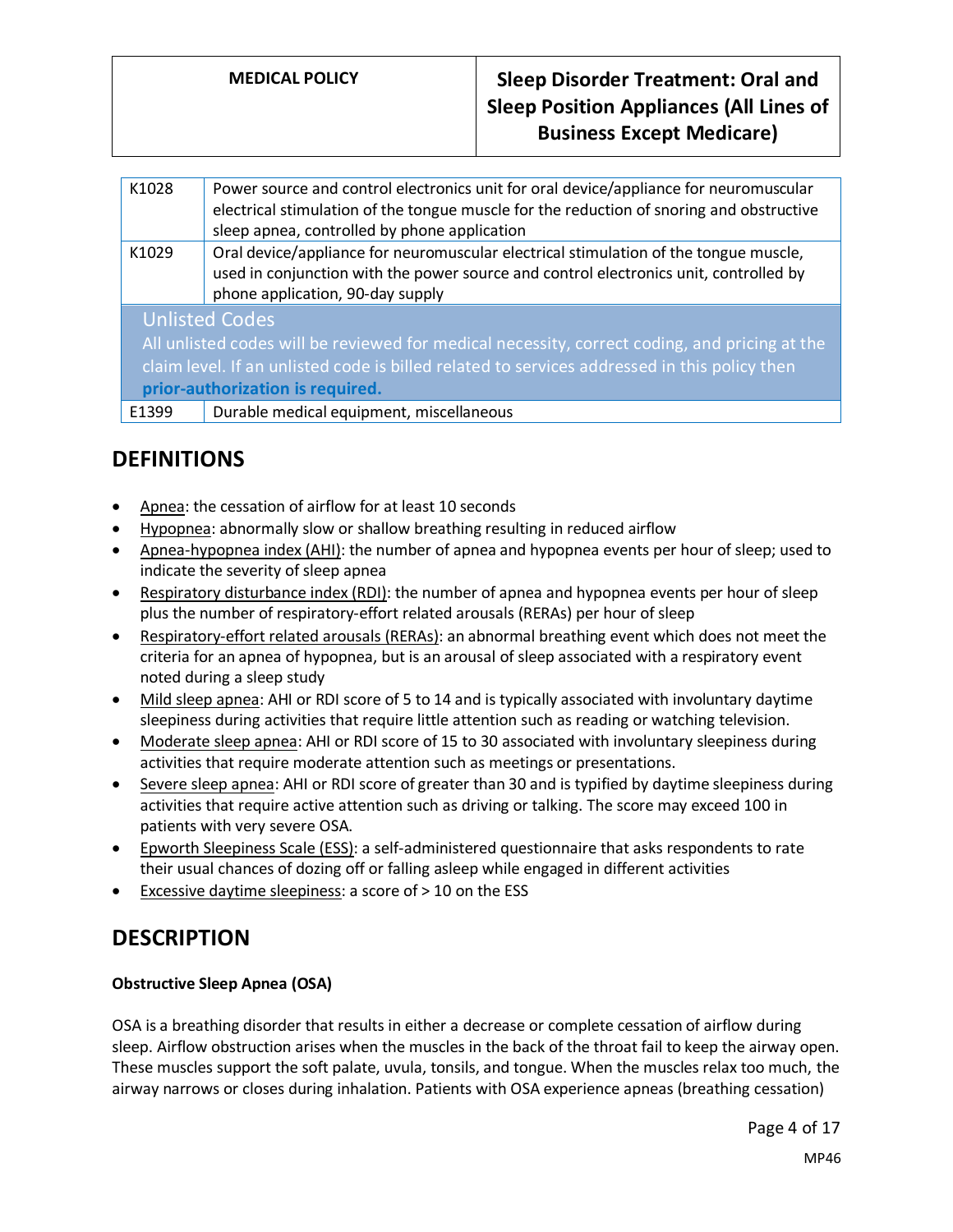and/or hypopneas (marked reduction in breathing volume) during sleep, which causes blood oxygen levels to fall. This cessation of oxygen results in periods of silence followed snorting, chocking, or gasping upon continuation of breathing.

Symptoms of OSA include unrefreshing sleep, excessive daytime sleepiness, loud snoring, morning headaches, nocturnal chocking, and/or apneas or chocking witnessed by bed partner. According to Hayes, "(p)hysiological effects of untreated OSA include fluctuating blood oxygen levels, increased heart rate, chronic daytime hypertension, and impaired glucose tolerance/insulin resistance."<sup>1</sup> Furthermore, OSA maybe be associated with hypertension, heart disease, stroke, and death.

According to Hayes, "(t)he reference standard for the diagnosis of OSA is the attended in-laboratory sleep test or polysomnograph (PSG), which quantifies the apnea-hypopnea index (AHI)."<sup>1</sup> The AHI score is an objective measure of the average number of apneas and hypopneas that occur during an hour of sleep. The AHI score is used to determine OSA severity:

- Mild OSA: AHI score of 5 to 14 and is typically associated with involuntary daytime sleepiness during activities that require little attention such as reading or watching television.
- Moderate OSA: AHI score of 15 to 30 associated with involuntary sleepiness during activities that require moderate attention such as meetings or presentations.
- Severe OSA: AHI score of greater than 30 and is typified by daytime sleepiness during activities that require active attention such as driving or talking. The score may exceed 100 in patients with very severe OSA.

#### **Mandibular Advancement Device (MAD)**

A MAD appliance is used in the treatment of OSA to reduce or relieve upper airway obstruction by modifying the position of the mandible, tongue, and other oropharyngeal structures. According to Hayes, "MAD appliances cause protrusion, or advancement of the mandible forward relative to the maxilla. Protrusion of the mandible creates space behind the tongue and enlarges the upper airway, thus preventing it from collapse."<sup>1</sup> MADs are either made fabricated (custom-fit) or prefabricated. Fabricated MADs require dental impressions and bite registration, and additional fine adjustments may be required to optimize mandible advancement and minimize discomfort.

#### **Bite Deprogrammer**

Bite deprogrammers (e.g. AM Align, Morning Reposition) purport to aid in realigning the patient's mandible following the night-time use of a MAD, during which time jaw positioning may have changed.

#### **Sleep Position Trainer (i.e. NightBalance)**

NightBalance is a device worn in a band across the patient's chest during sleep. When the device detects that the patient is sleeping on his or her back (supine), the device delivers vibrations to prompt the patient to shift to their side, without disturbing sleep. By avoiding supine sleeping, device manufacturers purport to reduce breathing disturbances and improve patient quality of sleep in patients with positional OSA.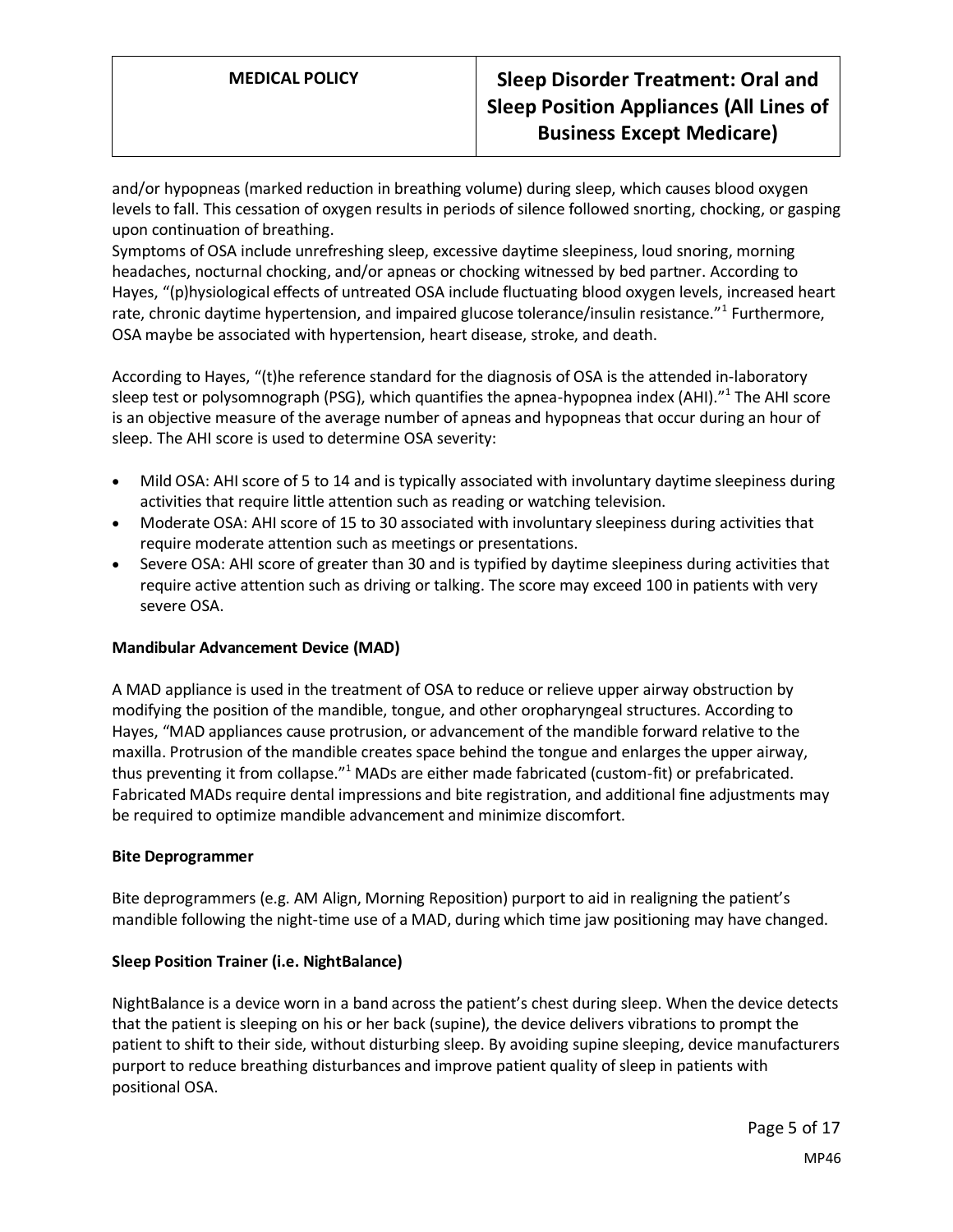#### **ExciteOSA**

The ExciteOSA is a daytime therapy that targets the root cause of snoring and mild sleep apnea by using electrical currents to stimulate and improve muscle function in the mouth and tongue. The device is designed to strengthen tongue muscles so they no longer block the airway at night.

## **REVIEW OF EVIDENCE**

A review of the ECRI, Hayes, Cochrane, and PubMed databases was conducted regarding the use of oral appliances for the treatment of obstructive sleep apnea. Below is a summary of the available evidence identified through February 2022.

#### **Fabricated Mandibular Advancement Devices**

• In 2021, Hayes published an updated review of systematic reviews evaluating the safety and efficacy of mandibular advancement devices (MAD) for the treatment of sleep apnea.<sup>2</sup> In total, 1 systematic review (assessing 8 RCTs) and 7 additional primary RCTs were included for review. Sample sizes ranged from 10 to 114 patients in the systematic review; to 50 to 150 patients in the primary studies. Follow-up ranged from 1 week to 4 years. Outcomes of interest included apnea-hypopnea index (AHI), Epworth Sleepiness Scale (ESS) scores, quality of life and complications.

Compared to patients receiving no treatment or UPPP, MAD patients experienced superior improvements in AHI, ESS, and quality of life scores. MAD patients also experienced improved outcomes relative to placebo patients and CPAP for AHI, although not for ESS. No significant differences in outcome were found between MAD and tongue stabilizing device patients.

On the basis of moderate-quality evidence, Hayes concluded that MAD improves sleep-disordered breathing and daytime sleepiness in patients with mild-to-moderate OSA. While MAD patients experienced superior outcomes to patients receiving either no treatment or placebo MAD treatment, CPAP patients experienced the largest reductions in sleep-disordered breathing. Although CPAP is considered the standard of treatment, particularly for patients with severe OSA, MAD therapy was recommended for patients with OSA who might opt to go without treatment or cannot tolerate CPAP therapy. Limitations across individual studies included a lack of long-term follow-up, small sample sizes, a lack of power analyses, high attrition and lack of intention-to-treat analyses. Blinding was also inconsistent in studies comparing MAD with placebo MAD and not possible compared to other interventions (e.g. no treatment, CPAP).

Hayes ultimately assigned a "B" rating (some proven benefit) for MAD instead of no treatment for mild-to-moderate OSA in adults who do not respond to CPAP. Hayes assigned a "C" rating (potential but unproven benefit) for MAD instead of no treatment for severe OSA in adults who do not respond to CPAP. A "D2" rating (insufficient evidence) was assigned for MAD instead of CPAP in patients with severe OSA who prefer MAD over CPAP but who have not undergone a trial of CPAP therapy.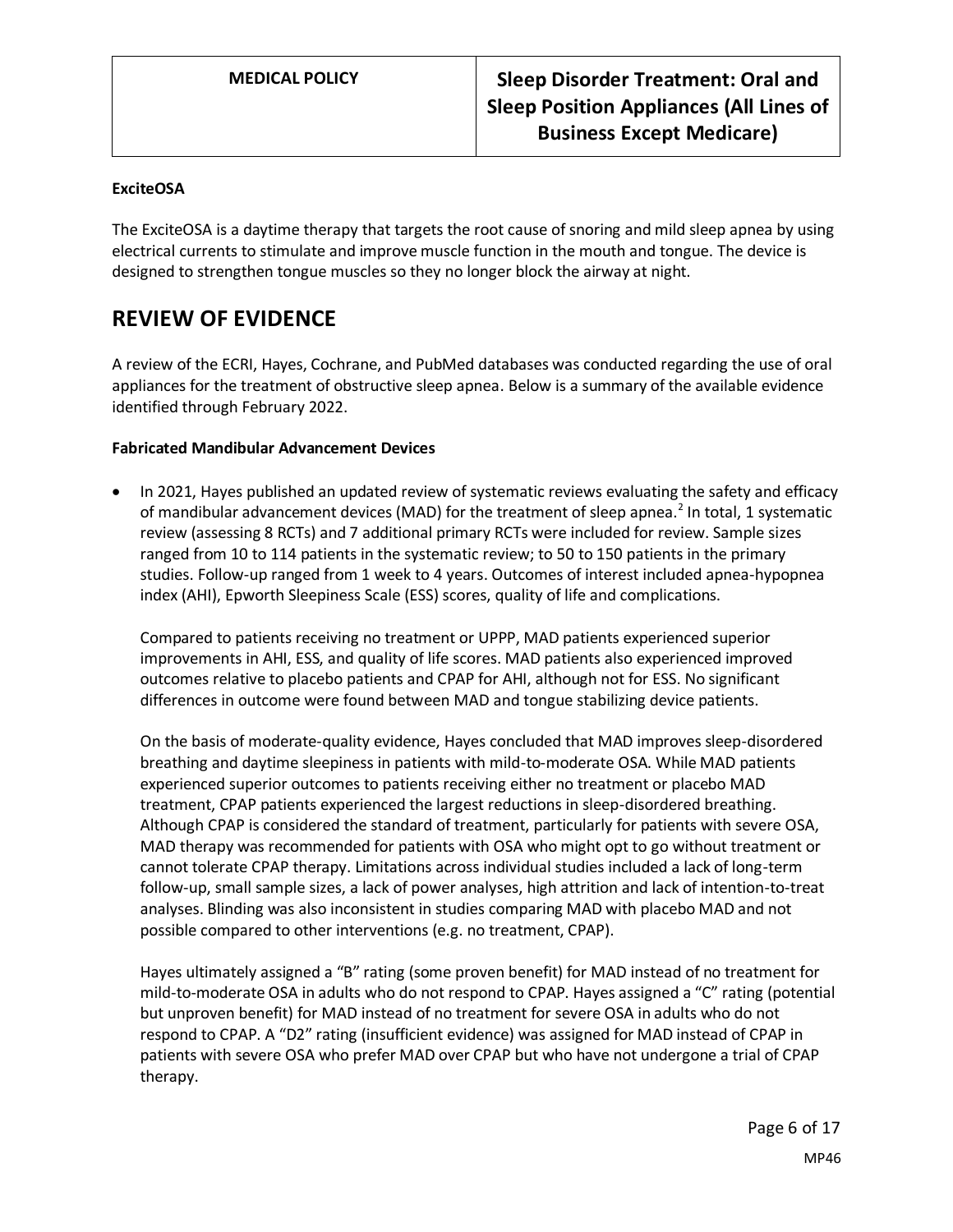• In 2015, Bratton et al. conducted a systematic review and meta-analysis to compare the association of continuous positive airway pressure (CPAP) and mandibular advancement devices (MADs) with changes in systolic BP (SBP) and diastolic (DBP) in patients with obstructive sleep apnea.<sup>3</sup> Independent reviewers systematically identified eligible studies, assessed quality, and extracted data. Study authors were also contacted, if necessary, for additional information or data. The outcome of interest was absolute change in SBP and DBP from baseline to follow-up.

Following systematic review, the authors identified 51 studies as eligible for inclusion (n=4888). Of the 51 studies, 3 compared MADs with an inactive control, 1 compared MAD with a CPAP, and 3 compared CPAP, MADs, and inactive control. Compared with an inactive control, MADs were associated with a reduction in SBP of 2.1 mm Hg (95% CI, 0.8 to 3.4 mm Hg; P = .002) and in DBP of 1.9 mm Hg (95% CI, 0.5 to 3.2 mm Hg; P = .008). There was no significant difference between CPAP and MADs in their association with change in SBP (−0.5 mm Hg [95% CI, −2.0 to 1.0 mm Hg]; P = .55) or in DBP (−0.2 mm Hg [95% CI, −1.6 to 1.3 mm Hg]; P = .82).

Strengths of this systematic review include the gathering of evidence, assessment of quality, and extraction of data by several independent reviewers and inclusion of a large number of studies. Limitations are present in the poor quality of some selected studies and the heterogeneity present between studies. The authors concluded, "(a)mong patients with obstructive sleep apnea, both CPAP and MADs were associated with reductions in BP. Network meta-analysis did not identify a statistically significant difference between the BP outcomes associated with these therapies."<sup>3</sup>

• In 2011, the Agency for Healthcare Research and Quality conducted a systematic review of the evidence to evaluate the diagnosis and treatment of obstructive sleep apnea (OSA) in adults.<sup>4</sup> Independent reviewers systematically identified eligible studies, assessed quality, and extracted data. The key questions focused on OSA screening and diagnosis, treatments, associations between apnea-hypopnea index (AHI) and clinical outcomes, and predictors of treatment compliance. For the specific evaluation of mandibular advancement devices (MADs), the authors compared MADs to no treatment, MADs to inactive (sham) oral devices, different types of MADs, and MADs versus continuous positive airway pressure (CPAP).

Five trials (4 fair/moderate quality, 1 poor quality) compared MAD to no treatment. Individually and after meta-analysis, the studies found significant improvements with MAD in apnea-hypopnea index (AHI), Epworth sleepiness scale (ESS), and other sleep study measures. In comparing MADs to inactive (sham) oral devices, five trials (all fair/moderate quality) were identified. The individual and meta-analysis results indicated MADs improved most sleep study measures compared to devices without mandibular advancement. Five studies were identified that compared different types of MADs. These studies found little or no differences between different types of methods and use of MAD or other oral devices in sleep study or sleepiness measures. Due to the small size and betweenstudy heterogeneity, there was insufficient evidence to draw conclusions with regards to the relative efficacy of different types of MADs in OSA patients. Ten trials (fair/moderate quality) compared MAD with CPAP. "There was sufficient evidence supporting greater improvements in sleep measures with CPAP as compared to MAD, but only weak evidence indicating no or only small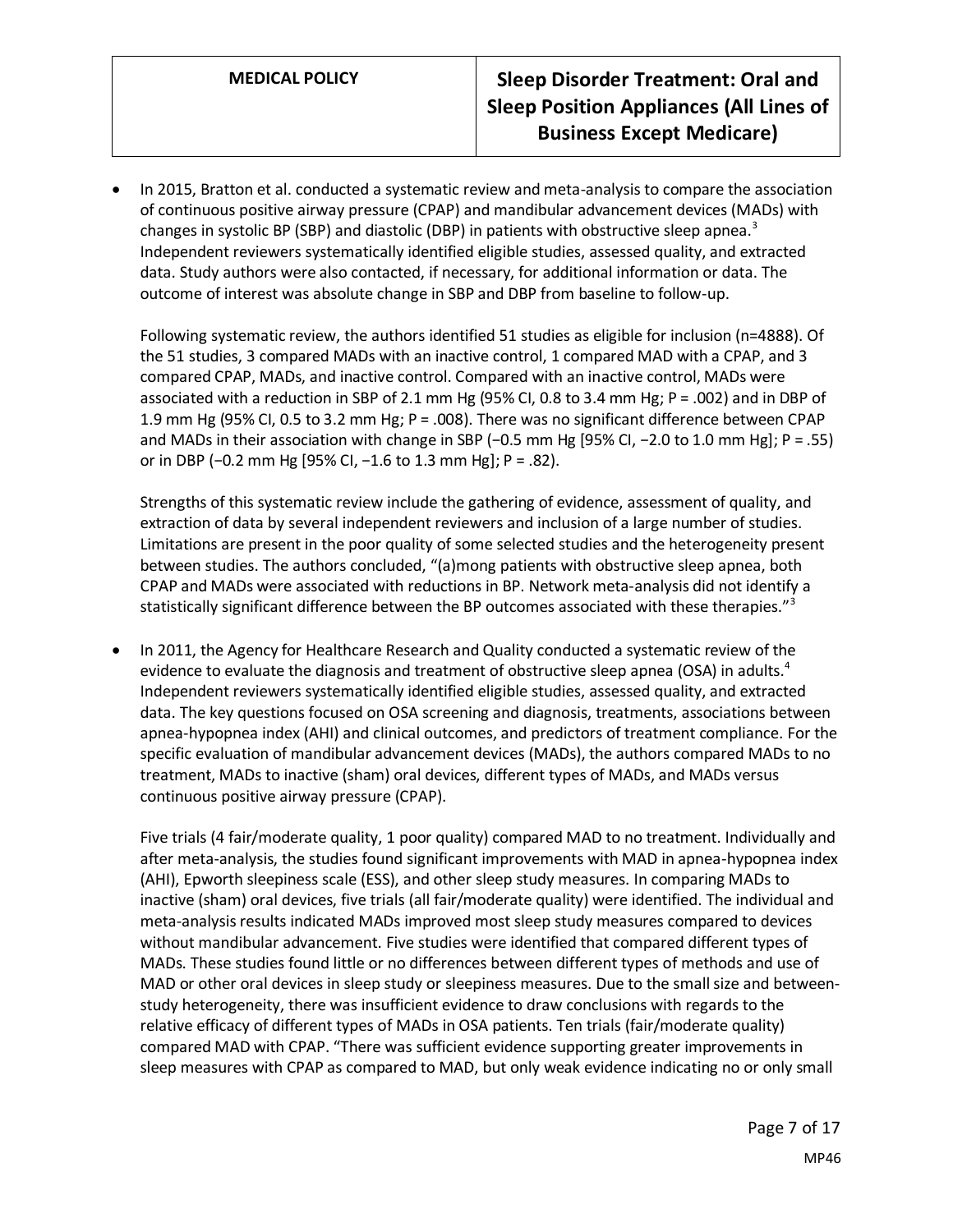differences favoring CPAP for improving compliance, treatment response, quality of life, or neurocognitivevmeasures."<sup>4</sup>

This AHRQ systematic review was of very good quality and had several strengths, including:

- 1. the gathering of evidence, assessment of quality, and extraction of data by several independent reviewers
- 2. contacting authors of selected studies for additional information or data
- 3. assessment of heterogeneity and publication bias
- 4. meta-analyses only being conducted when studies were determined to be homogeneous with respect to population, treatment, and outcome measures
- 5. sensitivity analyses to evaluate the influence of studies with a high risk of bias or high losses to follow-up

Limitations of this systematic review are seen in the inclusion of studies with a high risk of bias and the potential for publication bias due to a small number of studies included in some meta-analyses. Regarding the use of MADs for OSA, the authors concluded moderate strength of evidence for their efficacy in sleep outcomes. The authors also stated, "(b)ased on direct and indirect comparisons, CPAP appeared to be more effective than MAD. However, given the issues with noncompliance with CPAP, the decision as to whether to use CPAP or MAD will likely depend on patient preference."<sup>4</sup>

#### **Dual PAP with Oral Appliance Therapy**

Nonrandomized studies with very small sample sizes (n= 10 to 16) have published findings from combined PAP and oral appliance therapy investigations.<sup>5,6</sup> For those who do not tolerate or who fail PAP therapy, oral appliances are often a successful alternative. Reports of nasal-CPAP and MAD, and CPAP with MAD do not currently demonstrate sufficient or greater clinical utility than the existing use of one modality or the other. The literature base for each modality separately, clearly establishes clinical utility in defined populations making appropriate patient-selection possible.

#### **Prefabricated Mandibular Advancement Devices**

#### Systematic Reviews

No systematic reviews were identified which evaluated the use of prefabricated mandibular advancement devices for the treatment of obstructive sleep apnea.

#### Randomized Controlled Trials (RCT)

In 2008, Vanderveken et al. conducted a randomized cross-over trial to evaluate custom-made (fabricated) and thermoplastic (prefabricated) oral appliances for the treatment of sleep disordered breathing (SDB).<sup>7</sup> Thirty-eight patients were enrolled in the study and randomly allocated (blindly) to two different treatment sequence. Treatment sequence A included a custom-made MAD for 4 months, followed by a 1-month washout period, and then a thermoplastic MAD for 4 months. The remaining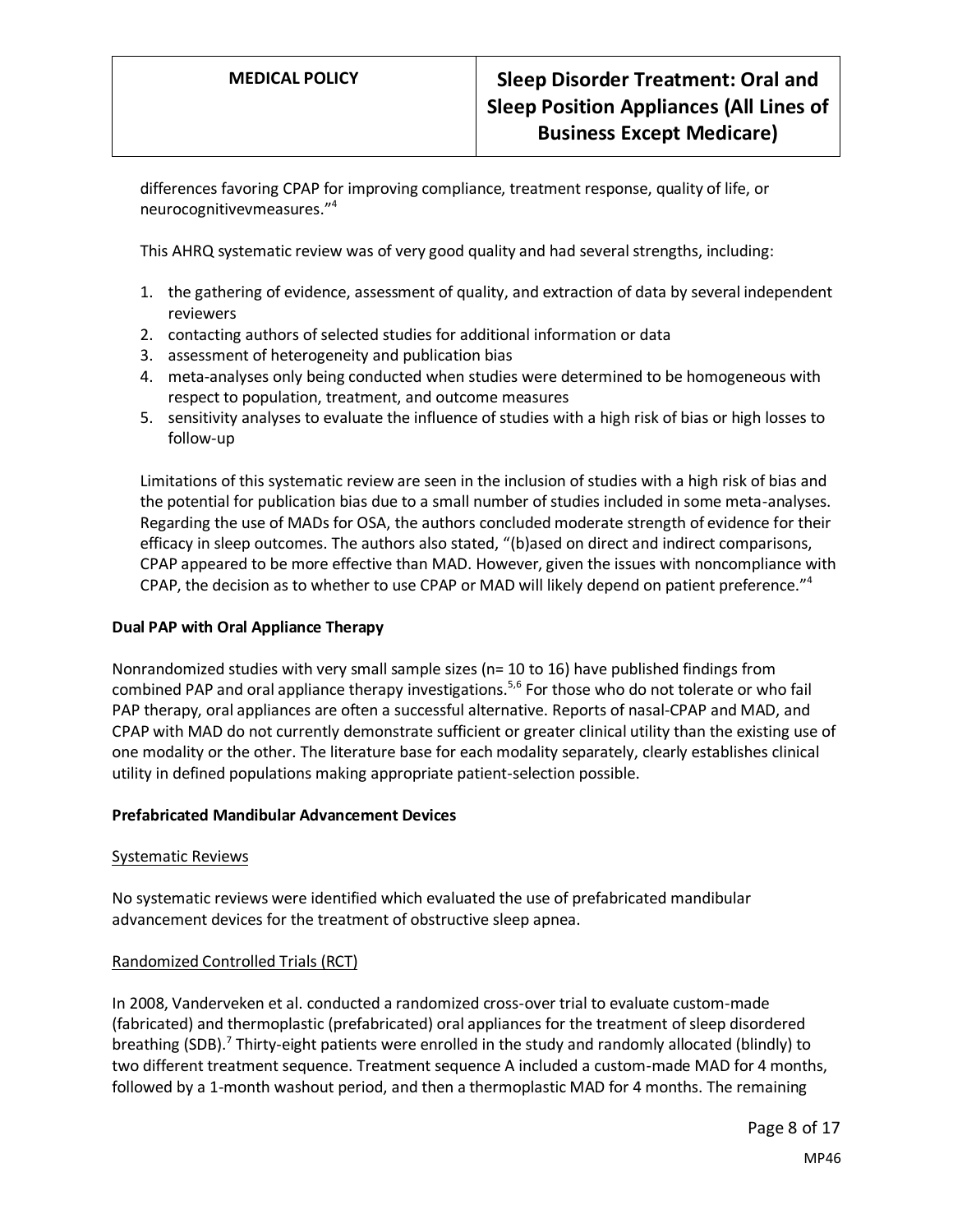patients were randomized to the reversed treatment sequence—4-month trial of a thermoplastic MAD, 1 month washout, followed by a 4 month trial of a custom-made MAD. The treatment outcomes of interest included a reduction in snoring, apnea-hypopnea index (AHI), compliance, and Epworth sleepiness scale (ESS) score.

AHI was only statistically significantly reduced using the custom-made MAD (p=0.005). Furthermore, the custom-made MAD reduced snoring more significantly than the thermoplastic device. In regards to compliance, one-third of patients had compliance failure with the thermoplastic device because of insufficient overnight retention. "The total failure rate with the thermoplastic device was 69%, whereas the majority (63%) of these were successfully treated with the custom-made device."<sup>7</sup> At study completion, 82% of the patients preferred the custom-made MAD and 9% had no preference (p<0.0001).

Strengths of this study included the randomized, controlled design using a comparator group. However, significant methodological limitations are present in the small sample size and short follow-up period. Ultimately, the authors concluded "(i)n this study, a custom-made device turned out to be more effective than a thermoplastic device in the treatment of SDB. Our results suggest that the thermoplastic device cannot be recommended as a therapeutic option nor can it be used as a screening tool to find good candidates for mandibular advancement therapy."<sup>7</sup>

#### **Bite Deprogrammer**

In 2018 (archived 2019), Hayes published a summary of the published literature assessing the efficacy of the Morning Repositioner to restore proper mandibular alignment after use of an overnight sleep apnea appliance.<sup>8</sup> The authors did not identify any systematic reviews.

No other studies were identified.

#### **Sleep Position Trainer (e.g., NightBalance)**

- In 2017, de Ruiter and colleagues conducted a prospective, multi-center randomized controlled trial evaluating the efficacy of the sleep position trainer (SPT) for the treatment of positional obstructive sleep apnea. In total, 99 patients were randomized to receive either SPT or oral appliance therapy (OAT), of which 58 completed the study (29 in each group). Outcomes of interest included OSA severity; adherence, quality of life and adverse events. Follow-up was assessed via polysomnography at 3- and 12-month follow-up. Investigators reported that median AHI scores were significantly improved in SPT patients, although not superior to OAT patients. No betweengroup differences in adherence were identified. While investigators concluded that SPT demonstrated comparable efficacy to OAT, study limitations undermine results' generalizability. Limitations included the study's small sample size, lack of long-term follow-up, and significant attrition at 3-month and 12-month evaluations.
- In 2021, Hayes published a health technology assessment of NightBalance (Philips) for the treatment of positional OSA.<sup>9</sup> The review included 6 studies (n= 55-145 patients) assessing the sleep position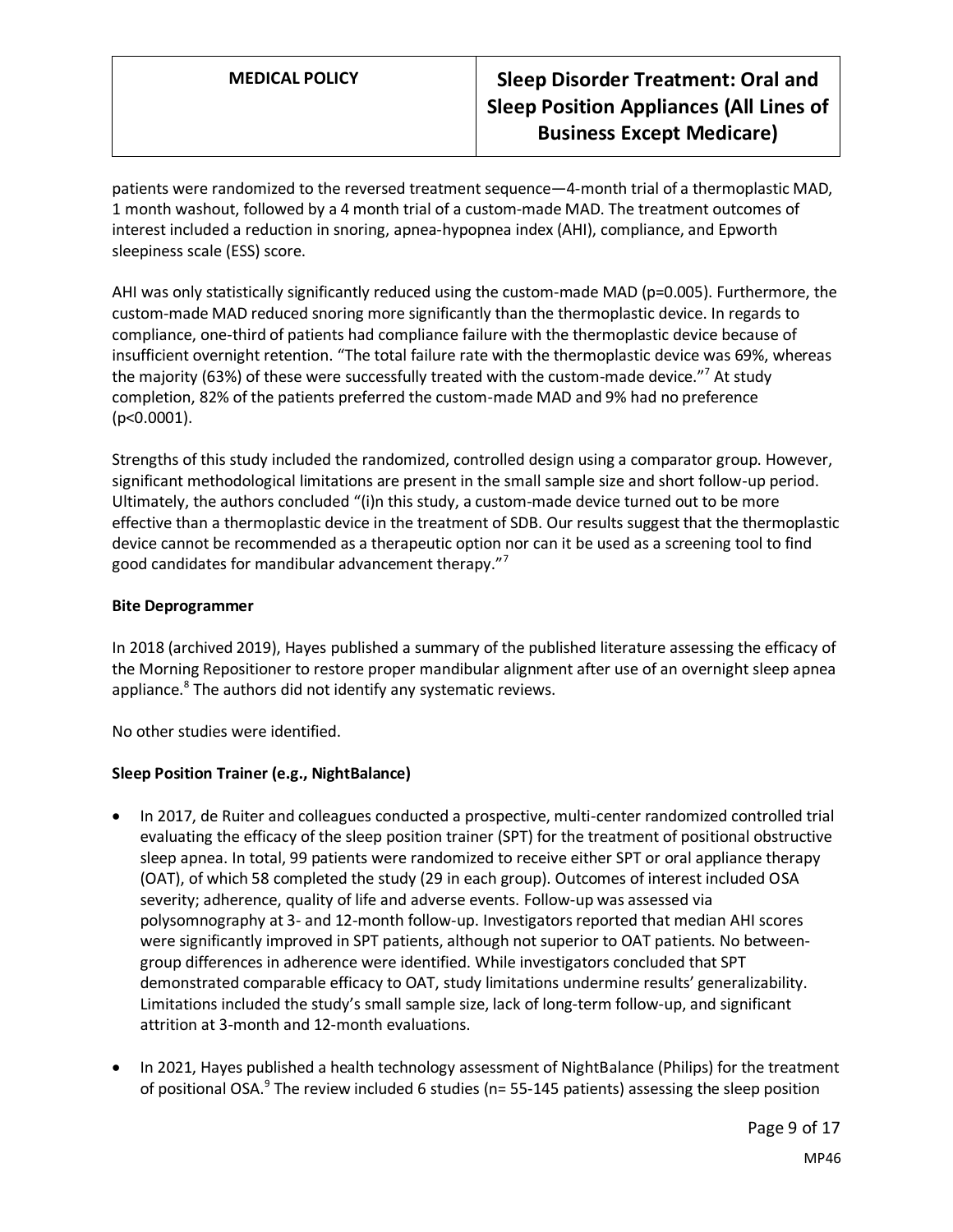trainer (SPT) compared to no treatment, the tennis ball technique (TBT), mandibular advancement device (MAD), or auto-adjusting positive airway pressure (APAP). There were 2 RCTS, 2 RCTS with crossover, and 2 pretest-posttest studies. Five studies found decreases in percent supine sleep with SPT compared to baseline, with some studies finding SPT was more effective than MAD or APAP, while others found no significant differences between SPT and TBT or no treatment. AHI and supine AHI were similar between SPT and other treatments. Across outcome measures, results were mixed for each study. Hayes found that the is an overall low-quality body of evidence for the use of NightBalance for treating positional OSA. There is a small body of comparative studies, and the individual studies were limited by sample size and short duration of controlled follow-up. Hayes gave NightBalance a C rating, stating: "This Rating reflects positive but low quality evidence suggesting that NightBalance is associated with decreased time spent in supine sleep position and improved apnea-hypopnea index scores from baseline. This Rating also reflects limited evidence suggesting similar effectiveness compared with the tennis ball technique (TBT), mandibular advancement device (MAD), or auto-adjusting positive airway pressure (APAP). However, considerable uncertainty remains due to the small body of comparative evidence (a single study was available for each active comparator), individual study limitations, and inconsistency across studies for measures of sleepiness."

### **ExciteOSA**

Two prospective cohort industry-sponsored studies on the effects of the ExciteOSA device on sleepdisordered breathing and snoring were identified. Baptista and colleagues published a 2021 study on primary snoring and mild OSA.<sup>10</sup> Kotecha and colleagues published a 2021 study on the device's effects on snoring.<sup>11</sup> Both studies used the same patient pool and found improvement in symptoms after 6 weeks. The studies had a number of limitations, including small sample size, short follow up, and no comparator group. Furthermore, The Kotecha study only investigated snoring, a non-medical outcome.

## **CLINICAL PRACTICE GUIDELINES**

#### **Fabricated Mandibular Advancement Devices**

#### AIM Specialty Health

In 2020, AIM issued clinical appropriateness guidelines for sleep disorder management, including appropriate use criteria for diagnostic and treatment management of obstructive sleep apnea using oral appliances.<sup>12</sup> Investigators concluded that treatment with an oral appliance is appropriate for patients with severe OSA (apnea/hypopnea index [AHI] greater than 30) when the patient is not a candidate for PAP, a PAP trial has not been effective or the patient has tried CPAP but has not been compliant despite a trial and participation in a PAP compliance program.

For patients with mild or moderate OSA, AIM concluded that an oral appliance is appropriate when the patient is not a candidate for PAP, a PAP trial has not been effective, the patient has tried CPAP but has not been compliant despite a trial and participation in a PAP compliance program, or the patient prefers to use an oral appliance rather than PAP as the initial therapy.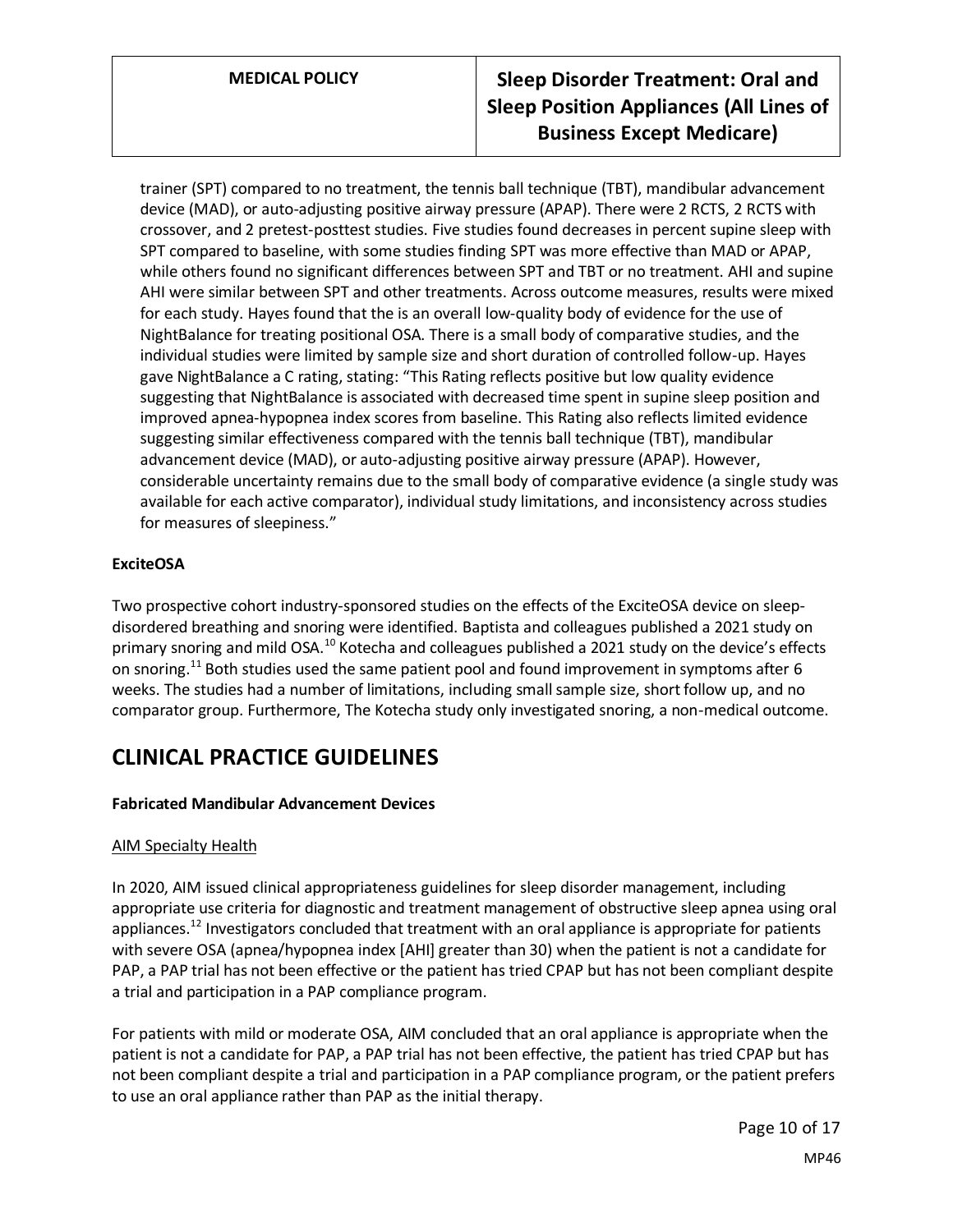#### American Academy of Dental Sleep Medicine/American Academy of Sleep Medicine (AADSM/AASM)

The 2015 AADSM/AASM evidence-based clinical practice guideline for the treatment of obstructive sleep apnea and snoring with oral appliance therapy gave the following recommendations: $^{13}$ 

- 1. We recommend that sleep physicians prescribe oral appliances, rather than no therapy, for adult patients who request treatment of primary snoring (without obstructive sleep apnea). (STANDARD)
- 2. When oral appliance therapy is prescribed by a sleep physician for an adult patient with obstructive sleep apnea, we suggest that a qualified dentist use a custom, titratable appliance over non-custom oral devices. (GUIDELINE)
- 3. We recommend that sleep physicians consider prescription of oral appliances, rather than no treatment, for adult patients with obstructive sleep apnea who are intolerant of CPAP therapy or prefer alternate therapy. (STANDARD)
- 4. We suggest that qualified dentists provide oversight— rather than no follow-up—of oral appliance therapy in adult patients with obstructive sleep apnea, to survey for dental-related side effects or occlusal changes and reduce their incidence. (GUIDELINE)
- 5. We suggest that sleep physicians conduct follow-up sleep testing to improve or confirm treatment efficacy, rather than conduct follow-up without sleep testing, for patients fitted with oral appliances. (GUIDELINE)
- 6. We suggest that sleep physicians and qualified dentists instruct adult patients treated with oral appliances for obstructive sleep apnea to return for periodic office visits— as opposed to no follow-up—with a qualified dentist and a sleep physician. (GUIDELINE)

#### Oregon Health Authority, Health Evidence Review Commission (HERC)

The 2014 HERC evidence-based coverage guidance for the treatment of sleep apnea in adults stated, "(m)andibular advancement devices (oral appliances) are recommended for coverage for those for whom CPAP fails or is contraindicated (weak recommendation)."<sup>14</sup> The HERC reaffirmed the previously approved coverage guidance in 2017.

#### American Society of Anesthesiologists (ASA)

The 2006 (revised 2014) ASA evidence-based clinical practice guideline for the perioperative management of patients with obstructive sleep apnea stated, "(t)he preoperative use of mandibular advancement devices or oral appliances and preoperative weight loss should be considered when feasible." 15

#### American College of Physicians (ACP)

The 2013 ACP evidence-based clinical practice guideline for the management of obstructive sleep apnea in adults stated the following: $16$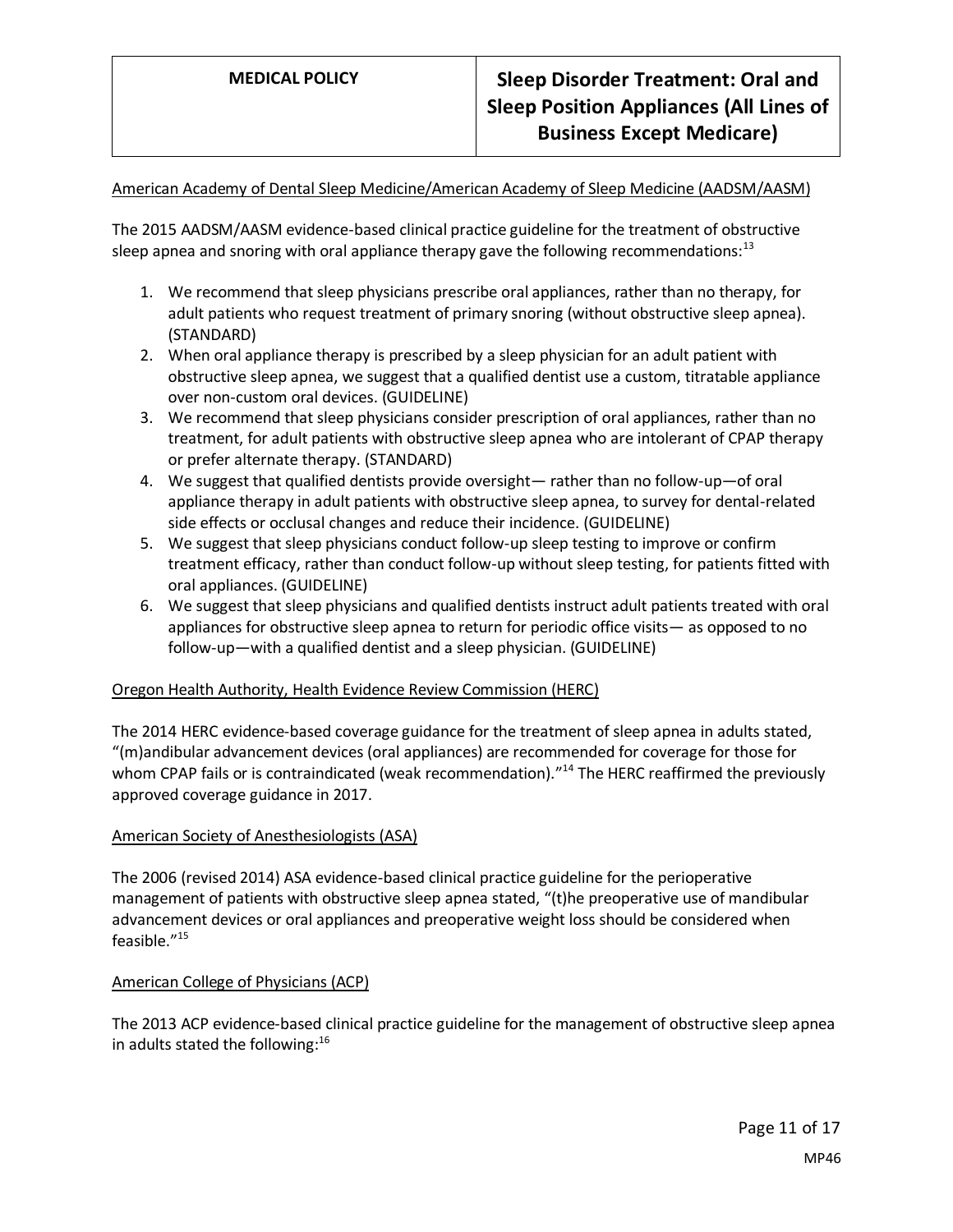Recommendation 1: ACP recommends that all overweight and obese patients diagnosed with OSA should be encouraged to lose weight. (Grade: strong recommendation; low-quality evidence)

Recommendation 2: ACP recommends continuous positive airway pressure treatment as initial therapy for patients diagnosed with OSA. (Grade: strong recommendation; moderate-quality evidence)

Recommendation 3: ACP recommends mandibular advancement devices as an alternative therapy to continuous positive airway pressure treatment for patients diagnosed with OSA who prefer mandibular advancement devices or for those with adverse effects associated with continuous positive airway pressure treatment. (Grade: weak recommendation; low-quality evidence).

#### American Academy of Sleep Medicine (AASM)

The 2006 AASM evidence-based clinical practice guideline for the treatment of snoring and OSA with oral appliances gave the following recommendations:<sup>17</sup>

- Although not as efficacious as CPAP, oral appliances are indicated for use in patients with mild to moderate OSA who prefer them to CPAP therapy, or who do not respond to, are not appropriate candidates for, or who fail treatment attempts with CPAP.
- Oral appliances are appropriate for use in patients with primary snoring who do not respond to or are not appropriate candidates for treatment with behavioral measures such as weight loss or sleepposition change.
- Until there is higher quality evidence to suggest efficacy, CPAP is indicated whenever possible for patients with severe OSA before consideration of oral appliances. Upper airway surgery may also supersede the use of oral appliances in patients for whom these operations are predicted to be highly effective in treating sleep apnea.
- Oral appliances should be fitted by qualified dental personnel who are trained and experienced in the overall care of oral health, the temporomandibular joint (TMJ), dental occlusion, and associated oral structures.
- Follow-up polysomnography (PSG) or an attended cardiorespiratory (Type 3) sleep study is needed to verify efficacy and may be needed when the symptoms of OSA worsen or recur.
- Patients with OSA who are treated with oral appliances should return for follow-up office visits with the dental specialist at regular intervals to:
	- o Monitor patient adherence
	- o Evaluate device deterioration or maladjustment
	- $\circ$  Evaluate the health of the oral structures and integrity of the occlusion
	- o Assess for signs and symptoms of worsening OSA
- Patients with OSA who are treated with oral appliances should also have periodic follow-up office visits with the referring clinician to assess for signs and symptoms of worsening OSA.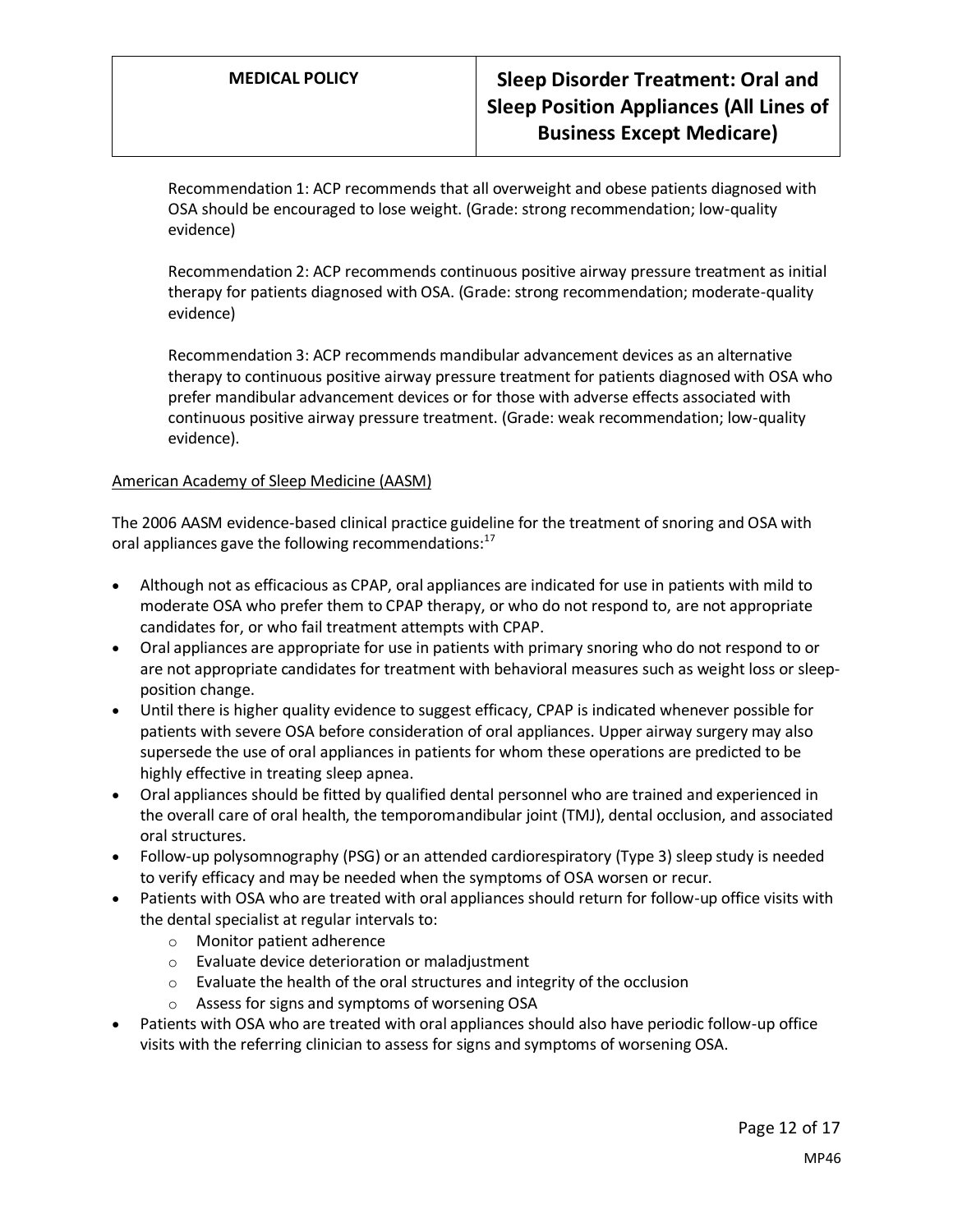#### **Prefabricated Mandibular Advancement Devices**

#### AIM Specialty Health

The 2020 AIM clinical appropriateness guidelines for sleep disorder management state that "prefabricated oral appliances are not considered to be appropriate therapy for obstructive sleep apnea in any clinical situation."<sup>12</sup>

#### American Academy of Dental Sleep Medicine (AADSM)

The AADSM published a 2019 report on the Definition of an Effective Oral Appliance for the Treatment of Obstructive Sleep Apnea and Snoring.<sup>18</sup> The guidance describes an effective oral appliance as follows:

"Current evidence indicates that custom oral appliances are superior to prefabricated devices. Custommade devices have been associated with patient comfort and compliance with treatment. Overall, custom-made appliances have been associated with improved apnea-hypopnea index (AHI), reduced daytime sleepiness, improved endothelial function, and increased muscle activity. The literature heavily supports use of custom-made oral appliances over prefabricated devices. Nevertheless, if the device itself is custom made, it may include a prefabricated component (such as the connection mechanism) as long as the device is customized to the patient and not primarily prefabricated."

#### **Bite Deprogrammer**

No evidence-based clinical practice guidelines were identified which evaluate the use of bite deprogrammers for the treatment of obstructive sleep apnea.

## <span id="page-12-0"></span>**POLICY SUMMARY**

#### **Fabricated Oral Appliances and Replacements**

There is enough research to show that the use of custom fabricated mandibular advancement devices (MADs) does appear to improve sleep outcomes including, but not limited to, the apnea-hypopnea index (AHI) score, Epworth sleepiness scale (ESS) score, blood pressure, and treatment compliance in carefully selected patients with obstructive sleep apnea. However, MADs do not appear to be as effective as continuous positive airway pressure (CPAP) in improving clinical outcomes. The American Academy of Sleep Medicine (AASM) recommends the use of MADs in patients with mild to moderate obstructive sleep apnea (OSA) who prefer, do not respond, or are not appropriate candidates for CPAP. The AASM also recommends a trial of CPAP therapy prior to consideration of an oral appliance in patients with severe OSA. The American Society of Anesthesiologists recommends the preoperative use of MADs, when feasible, in patients with OSA. The American College of Physicians, Oregon Health Authority Health Evidence Review Commission, and the American Academy of Dental Sleep Medicine also recommends the use of MADs in patients who fail treatment with CPAP. Therefore, the use of MADs may be considered medically necessary for the treatment of obstructive sleep apnea in patients meeting

> Page 13 of 17 MP46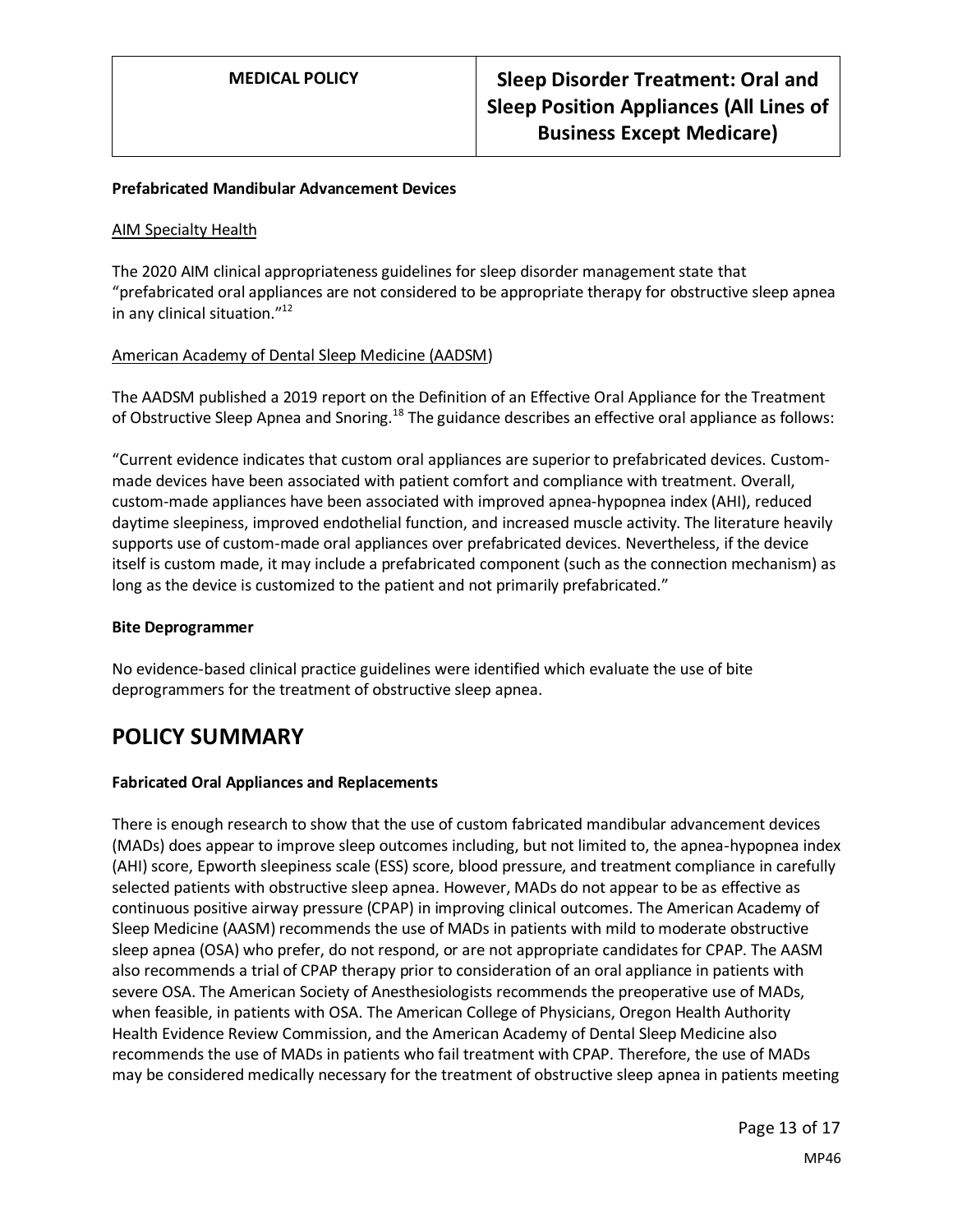policy criteria. There is sufficient evidence to show that the use of MADs in those who do not meet policy criteria is considered not medically necessary and is not covered.

For those who need a replacement fabricated oral appliance, a new device may be considered medically necessary when it has reached the end of its five-year reasonable use lifetime (RUL) or when wear and tear renders the item non-functioning and non-repairable. Otherwise, a replacement fabricated oral appliance is considered not medically necessary and is not covered.

#### **Dual Positive Airway Pressure with Oral Appliance Therapy**

There is enough evidence to show that dual positive airway pressure (PAP) with oral appliance therapy does not improve overall health outcomes versus therapy with either PAP or a medically necessary oral appliance for those with sleep disorders, whether used for as dual therapy or for travel (e.g., as a convenience item). No clinical practice guidelines based on research were identified specifically recommending dual PAP with oral appliance therapy. Therefore, dual PAP with oral appliance therapy is considered not medically necessary and is not covered.

### **Other Appliances Including Prefabricated Oral Appliance, Bite Deprogrammer and Sleep Position Trainer**

There is not enough research to show that other oral appliances used to treat obstructive sleep apnea or any other sleep disorder, improve overall health outcomes. These appliances include, but are not limited to prefabricated oral appliances, bite deprogrammers, and sleep position trainers (NightBalance). Some research may show that one or more of these devices may help patients in select populations, though studies of higher methodological quality are required to demonstrate the clinical utility of these treatment options. In addition, no evidence-based clinical practice guidelines were identified recommending prefabricated oral appliances, bite deprogrammers, and sleep position trainers for any indication. Therefore, the use of these devices to treat sleep disorders including but not limited to obstructive sleep apnea are considered investigational and is not covered.

# **INSTRUCTIONS FOR USE**

Company Medical Policies serve as guidance for the administration of plan benefits. Medical policies do not constitute medical advice nor a guarantee of coverage. Company Medical Policies are reviewed annually and are based upon published, peer-reviewed scientific evidence and evidence-based clinical practice guidelines that are available as of the last policy update. The Companies reserve the right to determine the application of Medical Policies and make revisions to Medical Policies at any time. Providers will be given at least 60-days' notice of policy changes that are restrictive in nature.

The scope and availability of all plan benefits are determined in accordance with the applicable coverage agreement. Any conflict or variance between the terms of the coverage agreement and Company Medical Policy will be resolved in favor of the coverage agreement.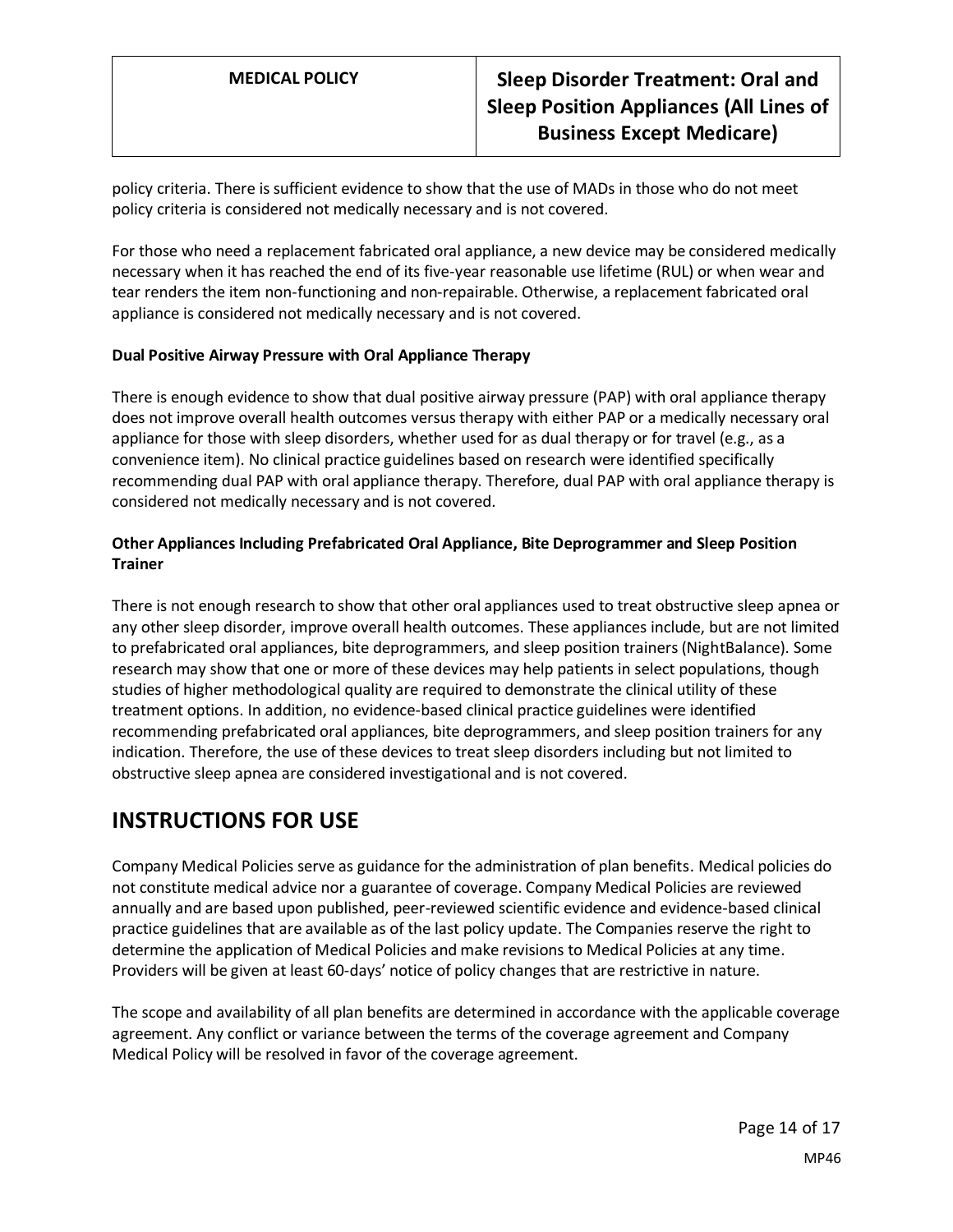## **REGULATORY STATUS**

### U.S. Food and Drug Administration

"Mandibular advancement devices (MAD) for sleep apnea are regulated through the FDA as Class II antisnoring devices. The Code of Federal Regulations (CFR) defines intraoral devices for snoring and intraoral devices for snoring and OSA as devices that are worn during sleep to reduce the incidence of snoring and to treat OSA. These devices are designed to increase the patency of the airway and to decrease air turbulence and airway obstruction. This classification includes palatal-lifting devices, tongue-retaining devices (TRD), and MAD (CDRH, 2009).

In 2002, the FDA issued a Special Controls Guidance Document to support the classification of intraoral devices for snoring and/or OSA as Class II devices. Any firm submitting a 510(k) premarket notification for intraoral devices for snoring and/or OSA needs to address the issues covered in the special control guidance. However, the firm need only show that its device meets the recommendations of the guidance or in some other way provides equivalent assurances of safety and effectiveness (CDRH, 2002). An extensive list of commercially available MAD has been approved for marketing by the FDA under the 510(k) clearance process to treat snoring and/or OSA (CDRH, 2010)."<sup>1</sup>

#### Mental Health Parity Statement

Coverage decisions are made on the basis of individualized determinations of medical necessity and the experimental or investigational character of the treatment in the individual case. In cases where medical necessity is not established by policy for specific treatment modalities, evidence not previously considered regarding the efficacy of the modality that is presented shall be given consideration to determine if the policy represents current standards of care.

# **MEDICAL POLICY CROSS REFERENCES**

- Sleep Disorder Testing (All Lines of Business Except Medicare)
- Sleep Disorder Testing (Medicare Only)
- Sleep Disorder Treatment: Positive Airway Pressure (All Lines of Business Except Medicare)
- Sleep Disorder Treatment: Positive Airway Pressure (Medicare Only)
- Sleep Disorder Treatment: Surgical (All Lines of Business Except Medicare)
- Sleep Disorder Treatment: Surgical (Medicare Only)

## **REFERENCES**

1. Hayes Inc. Mandibular Advancement Devices for Sleep Apnea. [https://www.hayesinc.com/subscribers/displaySubscriberArticle.do?articleId=11416&&sectionS](https://www.hayesinc.com/subscribers/displaySubscriberArticle.do?articleId=11416&§ionSelector=Background) [elector=Background.](https://www.hayesinc.com/subscribers/displaySubscriberArticle.do?articleId=11416&§ionSelector=Background) Published 2010 (Archived 2015). Accessed last: 10/31/2017.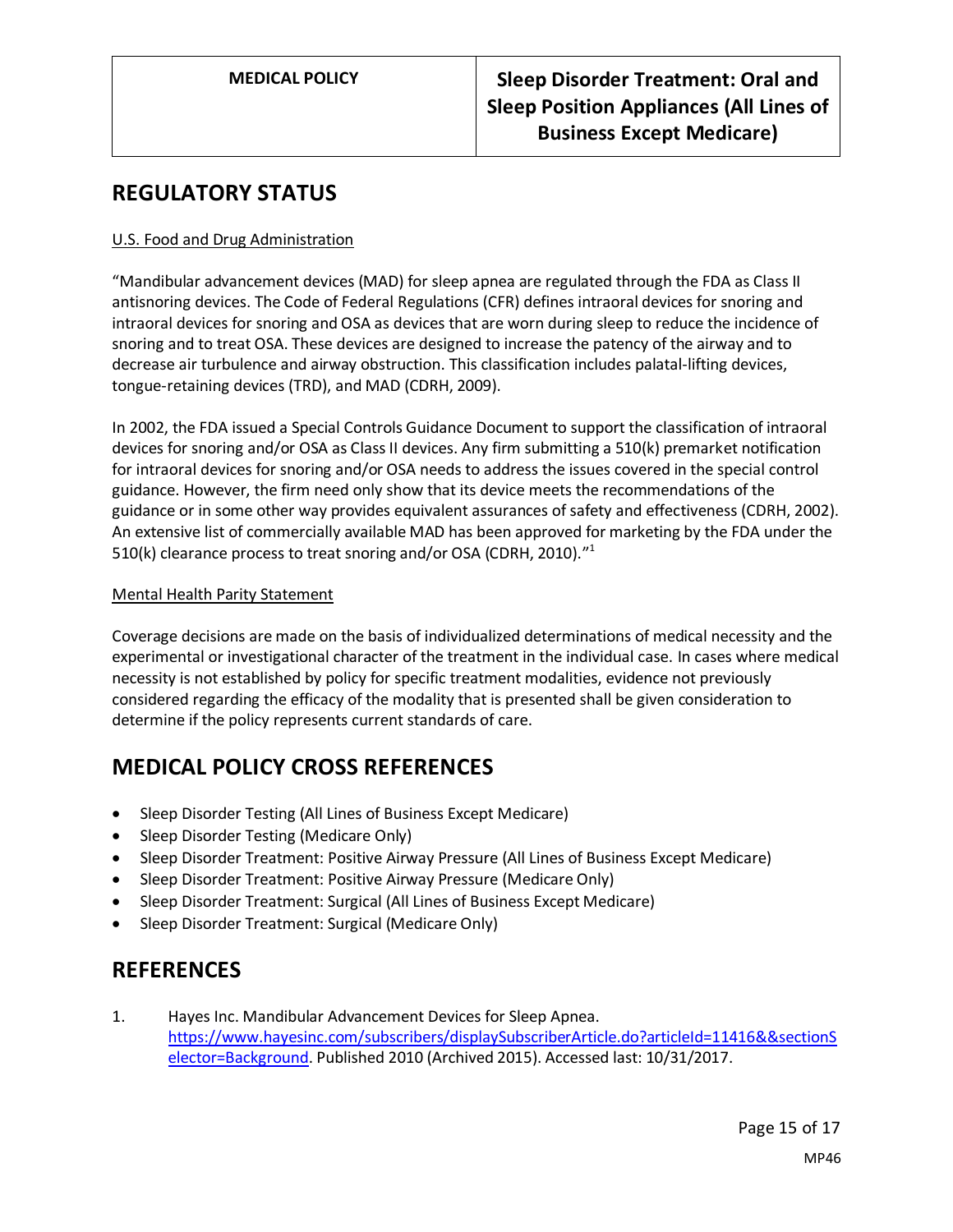- 2. Hayes Inc. Comparative Effectiveness Review Of Mandibular Advancement Devices For Sleep Apnea. A Review Of Reviews. Sep 20, 2018 Annual Review: Oct 25, 2021. [https://evidence.hayesinc.com/report/dir.mandibular1912.](https://evidence.hayesinc.com/report/dir.mandibular1912) Accessed 3/17/2022.
- 3. Bratton DJ, Gaisl T, Wons AM, Kohler M. CPAP vs Mandibular Advancement Devices and Blood Pressure in Patients With Obstructive Sleep Apnea: A Systematic Review and Meta-analysis. *Jama.* 2015;314(21):2280-2293.
- 4. Balk EM, Moorthy D, Obadan NO, et al. AHRQ Comparative Effectiveness Reviews. In: *Diagnosis and Treatment of Obstructive Sleep Apnea in Adults.* Rockville (MD): Agency for Healthcare Research and Quality (US); 2011.
- 5. Tong BK, Tran C, Ricciardiello A, et al. CPAP combined with oral appliance therapy reduces CPAP requirements and pharyngeal pressure swings in obstructive sleep apnea. *J Appl Physiol (1985).*  2020;129(5):1085-1091[. https://www.ncbi.nlm.nih.gov/pubmed/32909921](https://www.ncbi.nlm.nih.gov/pubmed/32909921)
- 6. El-Solh AA, Moitheennazima B, Akinnusi ME, Churder PM, Lafornara AM. Combined oral appliance and positive airway pressure therapy for obstructive sleep apnea: a pilot study. *Sleep & breathing = Schlaf & Atmung.* 2011;15(2):203-208. <https://www.ncbi.nlm.nih.gov/pubmed/21063793>
- 7. Vanderveken OM, Devolder A, Marklund M, et al. Comparison of a custom-made and a thermoplastic oral appliance for the treatment of mild sleep apnea. *American journal of respiratory and critical care medicine.* 2008;178(2):197-202.
- 8. Hayes Inc. The Morning Repositioner (SomnoMed) to Restore Proper Mandibular Alignment After Use of Overnight Sleep Apnea Appliance. [https://evidence.hayesinc.com/report/hss.repositioner4465.](https://evidence.hayesinc.com/report/hss.repositioner4465) Published 2018 (archived 2019). Accessed last: Oct 8, 2019.
- 9. Hayes Inc. NightBalance (Philips) for the Treatment of Positional Obstructive Sleep Apnea. Published December 6, 2021. [https://evidence.hayesinc.com/report/htb.nightbalance4876.](https://evidence.hayesinc.com/report/htb.nightbalance4876) Accessed 3/17/2022.
- 10. Baptista PM, Martínez Ruiz de Apodaca P, Carrasco M, et al. Daytime Neuromuscular Electrical Therapy of Tongue Muscles in Improving Snoring in Individuals with Primary Snoring and Mild Obstructive Sleep Apnea. *Journal of Clinical Medicine.* 2021;10(9):1883. <https://www.mdpi.com/2077-0383/10/9/1883>
- 11. Kotecha B, Wong PY, Zhang H, Hassaan A. A novel intraoral neuromuscular stimulation device for treating sleep-disordered breathing. *Sleep and Breathing.* 2021;25(4):2083-2090. <https://doi.org/10.1007/s11325-021-02355-7>
- 12. AIM Specialty Health. Clinical Appropriateness Guidelines. Sleep Disorder Management. Appropriate Use Criteria. Diagnostic & Treatment Guidelines. Effective August 16, 2020. Reaffirmed December 3, 2020[. https://aimspecialtyhealth.com/wp](https://aimspecialtyhealth.com/wp-content/uploads/2020/04/AIMSleepDisorderManagement_Guidelines.pdf)[content/uploads/2020/04/AIMSleepDisorderManagement\\_Guidelines.pdf.](https://aimspecialtyhealth.com/wp-content/uploads/2020/04/AIMSleepDisorderManagement_Guidelines.pdf) Accessed 3/18/2022.
- 13. Ramar K, Dort LC, Katz SG, et al. Clinical Practice Guideline for the Treatment of Obstructive Sleep Apnea and Snoring with Oral Appliance Therapy: An Update for 2015. *J Clin Sleep Med.*  2015;11(7):773-827[. https://www.ncbi.nlm.nih.gov/pubmed/26094920](https://www.ncbi.nlm.nih.gov/pubmed/26094920)
- 14. Oregon Health Authority. Health Evidence Review Commission. Coverage Guidance. Treatment of Sleep Apnea in Adults. Approved by HERC 01/09/2014. [https://www.oregon.gov/oha/HPA/DSI-](https://www.oregon.gov/oha/HPA/DSI-HERC/EvidenceBasedReports/Treatment%20of%20Sleep%20Apnea%20Approved%201-9-14.pdf)